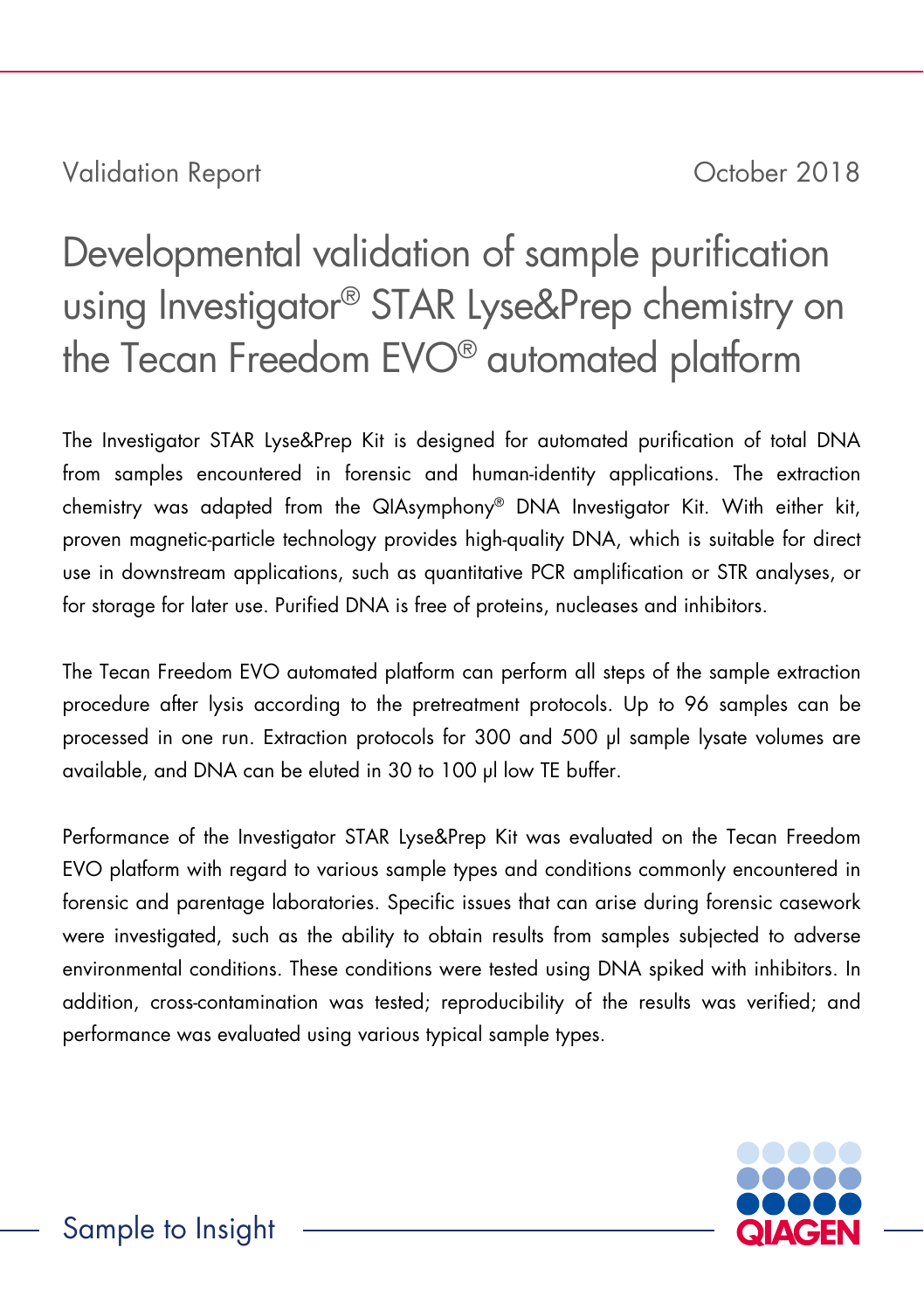## Results of developmental validation

The validation study was performed by the QIAGEN HID and Forensics Department. Quantification and STR PCRs were performed according to instructions in the corresponding kit handbooks. All of the electropherograms shown were generated on an Applied Biosystems® 3500 Genetic Analyzer. Standard conditions specified in the respective kit handbooks were used for all experimental steps unless otherwise stated. A GeneAmp® PCR System 9700 with Gold-Plated Silver 96-Well Block Module was used for amplification unless otherwise stated. Data were analyzed using Applied Biosystems GeneMapper® ID-X software v1.2.

#### Linearity and sensitivity

In order to determine the range of sample input amounts that can be reliably processed using the Investigator STAR Lyse&Prep Kit, a 1/10 dilution series was used, consisting of 5 concentrations of an individual's blood, saliva and semen samples. Samples were extracted and quantified in replicates of 5 to assess the quality of the results for each sample type. The study was conducted using the 300 μl tube-to-plate protocol, and DNA was eluted in 50 μl. Samples were quantified using the Investigator Quantiplex® Pro RGQ Kit on a QIAGEN® Rotor-Gene® Q real-time PCR cycler. The quantification results were analyzed using the Quantiplex Pro Quant Assay Data Handling Tool v3.3.

DNA yields increased in proportion to the amount of sample extracted [\(Figure 1](#page-2-0)[–Figure 3\)](#page-3-0), and DNA was efficiently recovered from the lowest concentration replicate tested. Observed yields were comparable to those obtained using the QIAsymphony DNA Investigator Kit with corresponding protocols on the QIAsymphony SP.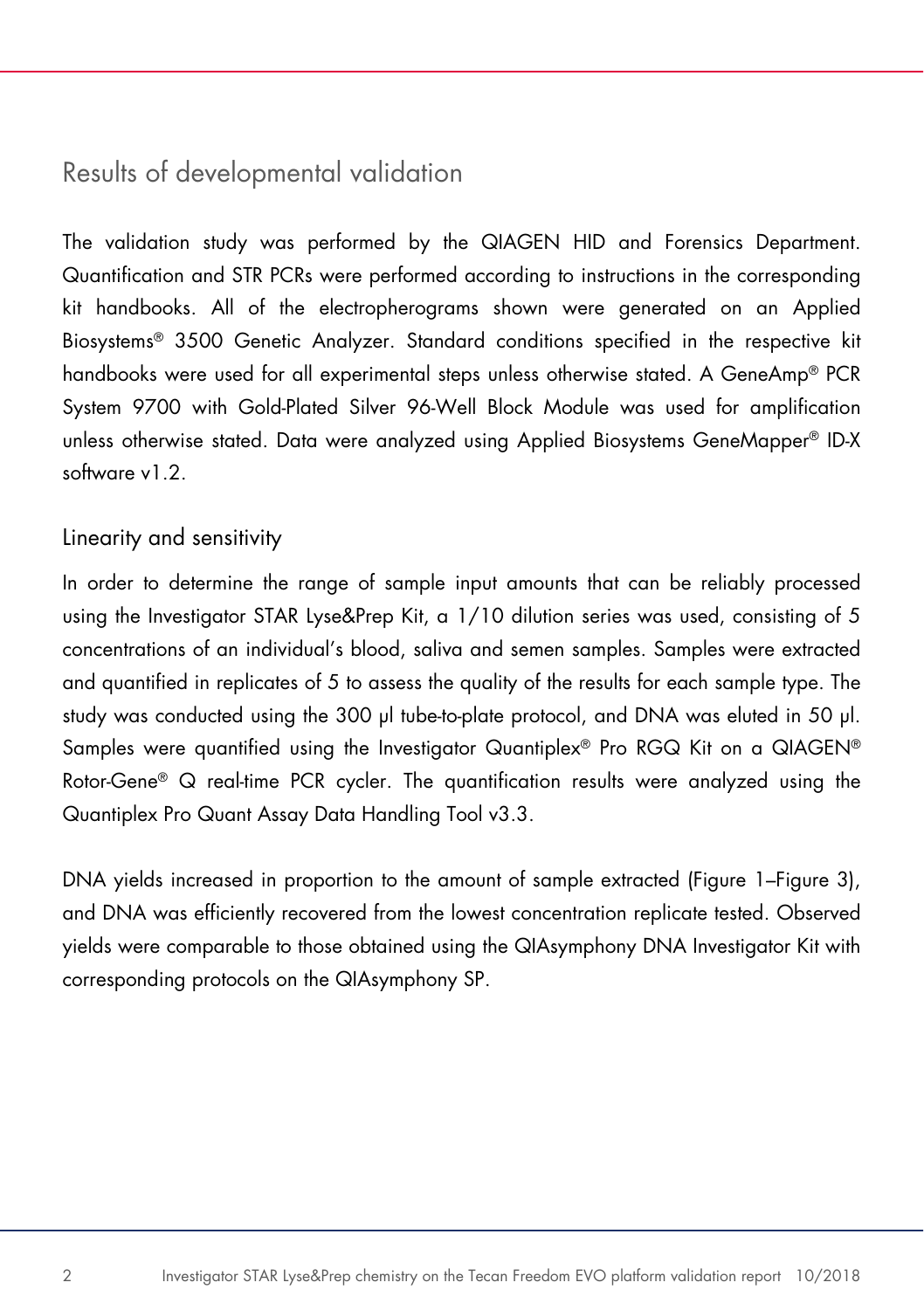

<span id="page-2-0"></span>Figure 1. Sensitivity and linearity study for blood. Results obtained were comparable between protocols run on Tecan Freedom EVO and QIAsymphony SP instruments.



Figure 2. Sensitivity and linearity study for saliva. Results obtained were comparable between protocols run on Tecan Freedom EVO and QIAsymphony SP instruments.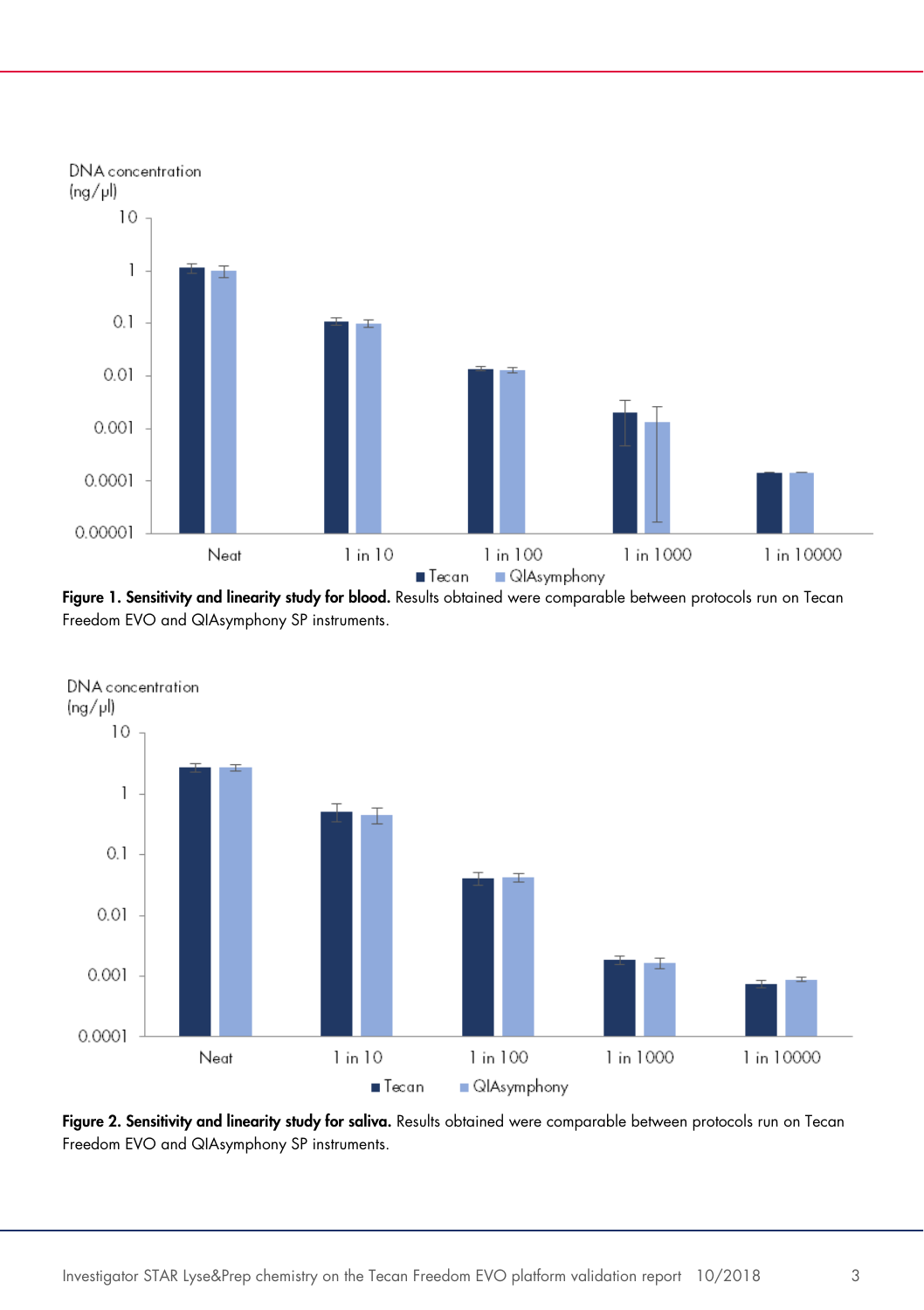

<span id="page-3-0"></span>Figure 3. Sensitivity and linearity study for semen. Results obtained were comparable between protocols run on Tecan Freedom EVO and QIAsymphony SP instruments.

### **Stability**

Forensic casework samples are frequently associated with potential inhibitors of PCR. These inhibitors must be efficiently removed during extraction to prevent any negative impact on the analysis. The Investigator STAR Lyse&Prep Kit was tested for removal of inhibitors from samples spiked with known inhibitors. Humic acid (1000 ng/µl) and hematin (3500µM) were spiked into samples containing saliva. The study was conducted using the 300 μl protocol, and DNA was eluted in 50 μl. Samples were quantified using the Investigator Quantiplex Pro RGQ Kit on a Rotor-Gene Q, and 500 pg template DNA per reaction was used for Investigator 24plex QS STR PCR.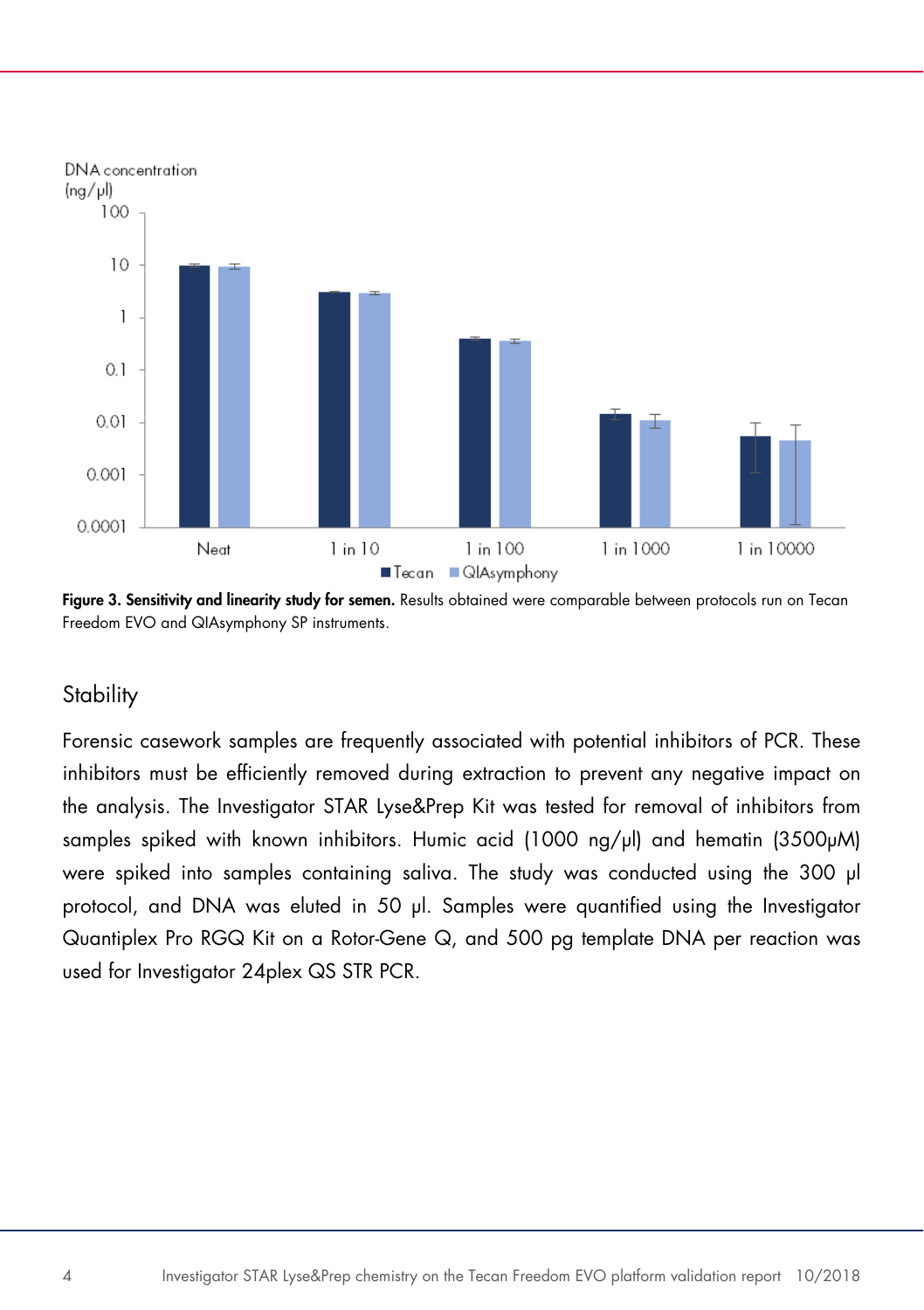

<span id="page-4-0"></span>Figure 4. Performance of inhibited samples in the 300 ul protocol. Humic acid (1000 ng/ul) and hematin (3500 uM) were spiked into neat saliva. Samples were processed in 5 replicates. DNA yield and the C<sub>T</sub> values of the internal control (IC) of the Investigator Quantiplex Pro RGQ Kit are shown.

<span id="page-4-1"></span>No change in amplification of the Investigator Quantiplex Pro RGQ Kit internal control was observed for any of the samples, which indicates that no inhibition was present [\(Figure 4](#page-4-0) and [Table 1](#page-4-1)[–Table 2\)](#page-5-0). Furthermore, all samples provided full STR profiles without any indication of inhibition. These findings were supported by balanced amplification of the Investigator 24plex Quality Sensor (see [Figure 5,](#page-7-0) page [8](#page-7-0) as an example).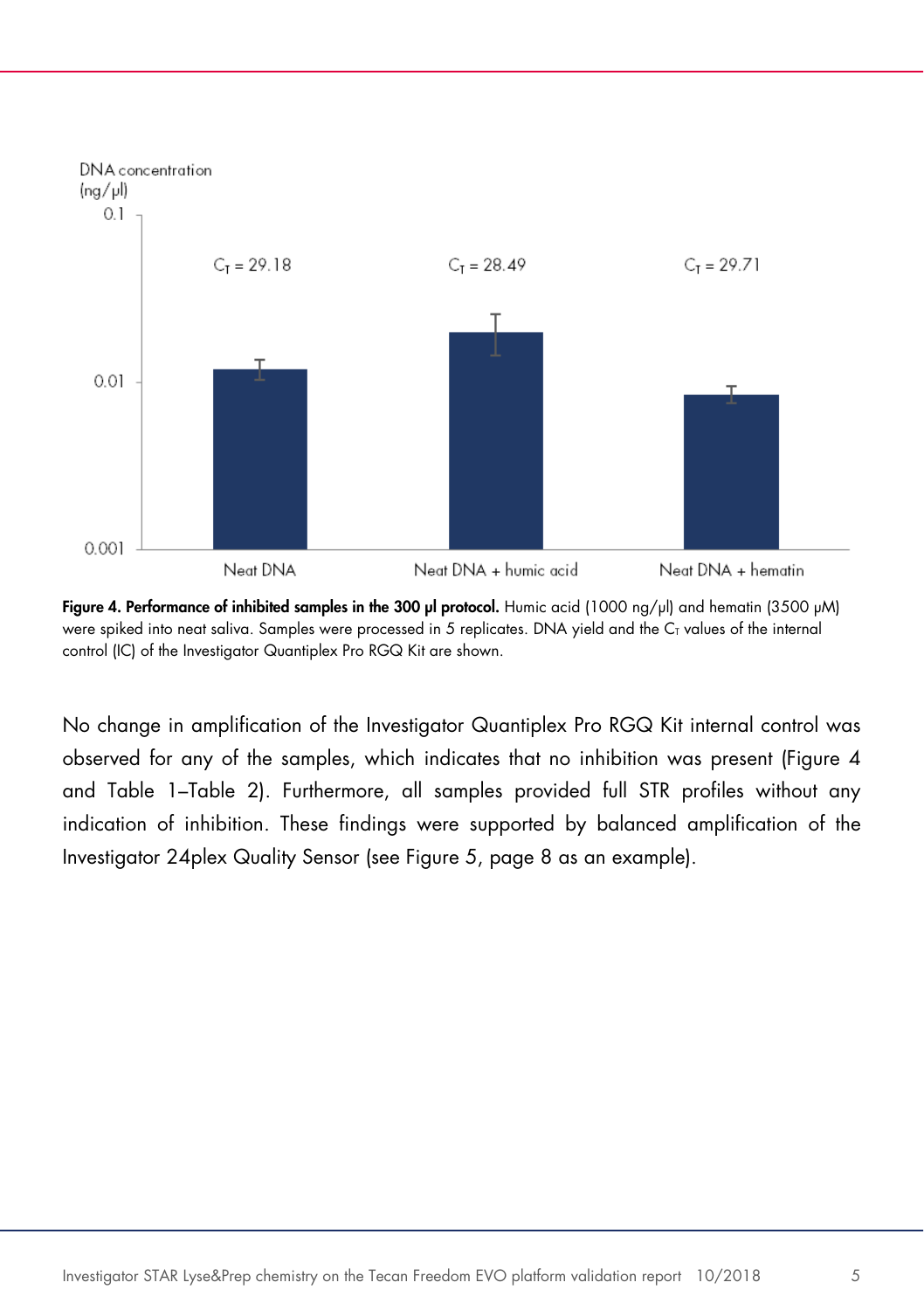|                       | Human  |          | Human degradation |          | IC     | Male           |          |
|-----------------------|--------|----------|-------------------|----------|--------|----------------|----------|
| Sample name*          | Cт     | Quantity | C <sub>T</sub>    | Quantity | $C_T$  | $C_{\text{T}}$ | Quantity |
| TV INH N1             | 28.975 | 0.0137   | 29.761            | 0.0062   | 16.566 | 29.759         | 0.0079   |
| TV INH N2             | 29.060 | 0.0129   | 29.875            | 0.0058   | 16.486 | 29.968         | 0.0068   |
| TV INH N3             | 29.187 | 0.0118   | 29.531            | 0.0073   | 16.425 | 30.137         | 0.0061   |
| TV INH N4             | 29.153 | 0.0121   | 29.395            | 0.0080   | 16.265 | 30.069         | 0.0064   |
| TV INH N5             | 29.515 | 0.0093   | 30.166            | 0.0047   | 16.504 | 30.075         | 0.0063   |
| TV INH HA1            | 27.921 | 0.0289   | 28.746            | 0.0124   | 16.362 | 28.364         | 0.0205   |
| TV INH HA2            | 28.328 | 0.0217   | 28.948            | 0.0108   | 16.477 | 28.652         | 0.0168   |
| TV_INH_HA3            | 28.629 | 0.0175   | 29.555            | 0.0072   | 16.358 | 28.323         | 0.0211   |
| TV_INH_HA4            | 28.798 | 0.0155   | 29.826            | 0.0060   | 16.450 | 29.223         | 0.0114   |
| TV_INH_HA5            | 28.761 | 0.0159   | 29.576            | 0.0071   | 16.413 | 28.719         | 0.0161   |
| TV_INH_H1             | 29.651 | 0.0085   | 29.780            | 0.0062   | 16.606 | 30.002         | 0.0066   |
| TV INH H <sub>2</sub> | 29.720 | 0.0081   | 30.038            | 0.0052   | 16.251 | 29.938         | 0.0069   |
| TV_INH_H3             | 29.493 | 0.0095   | 30.084            | 0.0050   | 16.494 | 30.139         | 0.0061   |
| TV INH H4             | 29.904 | 0.0071   | 30.606            | 0.0035   | 16.380 | 30.287         | 0.0055   |

Table 1. Performance of inhibited samples in the 300  $\mu$  protocol – DNA yield and C<sub>T</sub> values

\* N1–N5: Neat saliva

HA1–HA5: Neat saliva + humic acid

<span id="page-5-0"></span>H1–H4: Neat saliva + hematin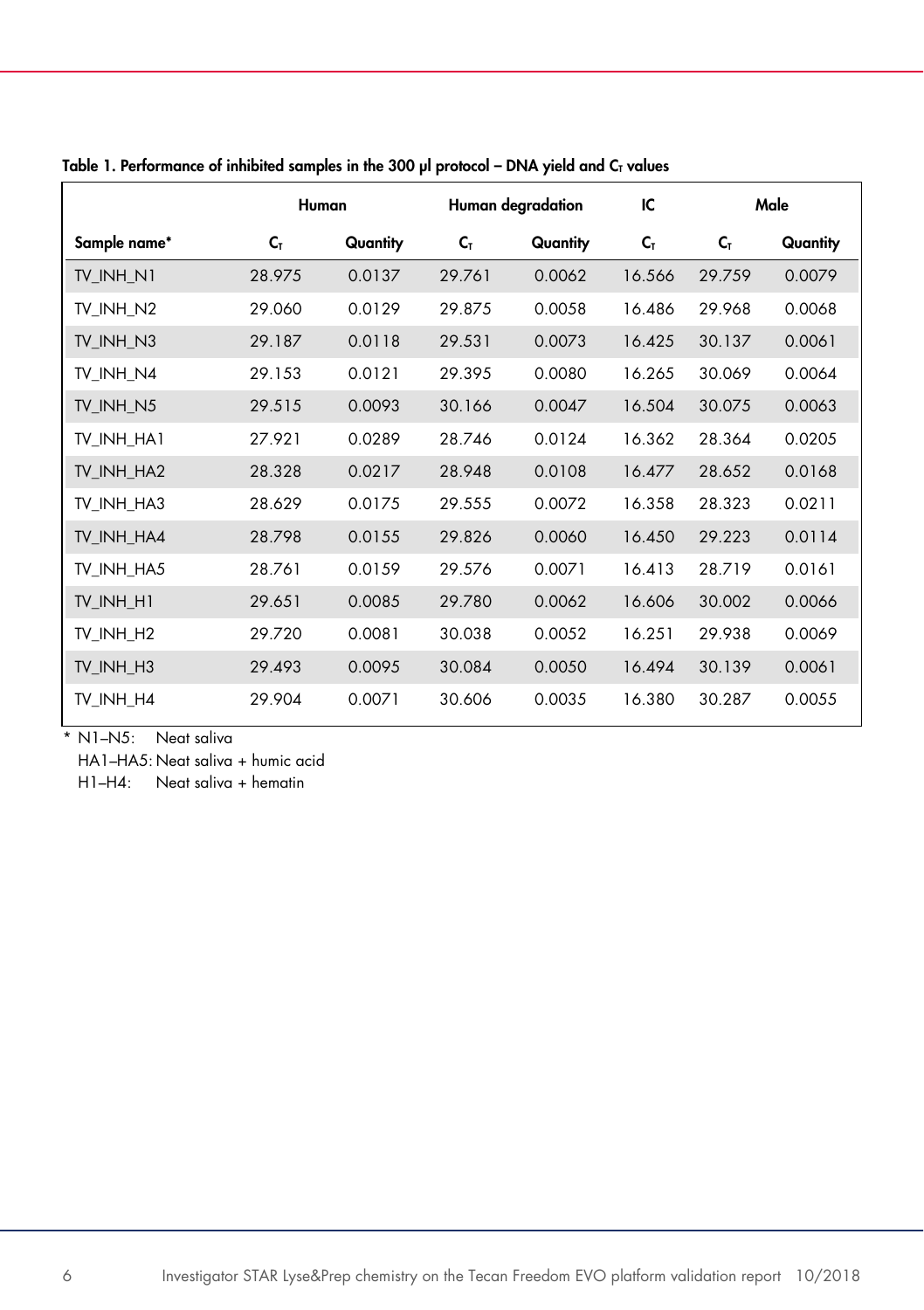| Quality assessment using the Quantiplex Pro Quant Assay Data Handling Tool v3.3 |                  |                             |                      |                          |                            |                                |
|---------------------------------------------------------------------------------|------------------|-----------------------------|----------------------|--------------------------|----------------------------|--------------------------------|
| Sample name*                                                                    | Mixture<br>index | <b>Mixture</b><br>threshold | Degradation<br>index | Degradation<br>threshold | <b>Inhibition</b><br>index | <b>Inhibition</b><br>threshold |
| TV INH N1                                                                       | 1.74             | Below threshold             | 2.20                 | Below threshold          | $-0.20$                    | Below threshold                |
| TV INH N2                                                                       | 1.90             | Below threshold             | 2.23                 | Below threshold          | $-0.12$                    | Below threshold                |
| TV INH N3                                                                       | 1.95             | Below threshold             | 1.62                 | Below threshold          | $-0.06$                    | Below threshold                |
| TV INH N4                                                                       | 1.90             | Below threshold             | 1.51                 | Below threshold          | 0.10                       | Below threshold                |
| TV INH N5                                                                       | 1.48             | Below threshold             | 1.97                 | Below threshold          | $-0.14$                    | Below threshold                |
| TV INH HA1                                                                      | 1.41             | Below threshold             | 2.32                 | Below threshold          | 0.01                       | <b>Below threshold</b>         |
| TV INH HA2                                                                      | 1.29             | Below threshold             | 2.00                 | <b>Below threshold</b>   | $-0.11$                    | Below threshold                |
| TV INH HA3                                                                      | 0.83             | Below threshold             | 2.44                 | Below threshold          | 0.01                       | Below threshold                |
| TV INH HA4                                                                      | 1.37             | <b>Below threshold</b>      | 2.60                 | Below threshold          | $-0.08$                    | Below threshold                |
| TV INH HA5                                                                      | 0.99             | Below threshold             | 2.25                 | Below threshold          | $-0.04$                    | Below threshold                |
| TV_INH_H1                                                                       | 1.28             | <b>Below threshold</b>      | 1.38                 | <b>Below threshold</b>   | $-0.24$                    | Below threshold                |
| TV INH H <sub>2</sub>                                                           | 1.16             | Below threshold             | 1.56                 | Below threshold          | 0.12                       | Below threshold                |
| TV INH H3                                                                       | 1.57             | Below threshold             | 1.90                 | Below threshold          | $-0.13$                    | Below threshold                |
| TV INH H4                                                                       | 1.30             | Below threshold             | 2.02                 | Below threshold          | $-0.01$                    | Below threshold                |

| Table 2. Performance of inhibited samples in the 300 µl protocol – quality assessment |  |
|---------------------------------------------------------------------------------------|--|
|---------------------------------------------------------------------------------------|--|

\* N1–N5: Neat saliva

HA1–HA5: Neat saliva + humic acid

H1–H4: Neat saliva + hematin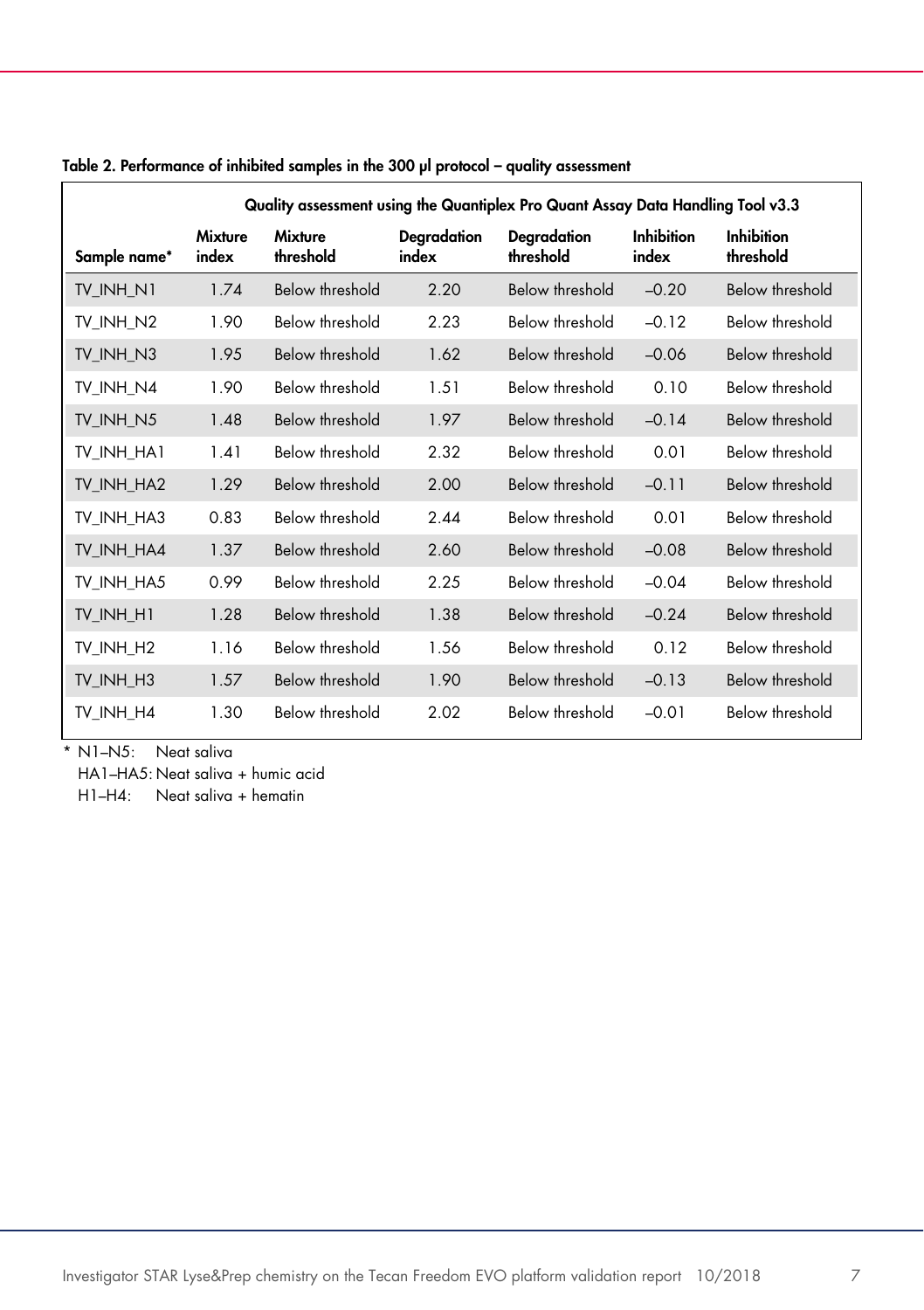

<span id="page-7-0"></span>Figure 5. Example electropherogram for a sample spiked with humic acid. Note that full amplification of the large Quality Sensor fragment QS2 (labeled with a red box) indicates that no inhibition was present.

## Repeatability and reproducibility

To test repeatability and reproducibility of the extraction, recovery of DNA was determined in 8 runs performed over different days [\(Figure 6\)](#page-8-0). In each run, 8 samples were used, for a total of 64 samples. The study was conducted using the 300 μl protocol, and DNA was eluted in 50 μl. Samples were quantified using the Investigator Quantiplex Pro RGQ Kit on a Rotor-Gene Q.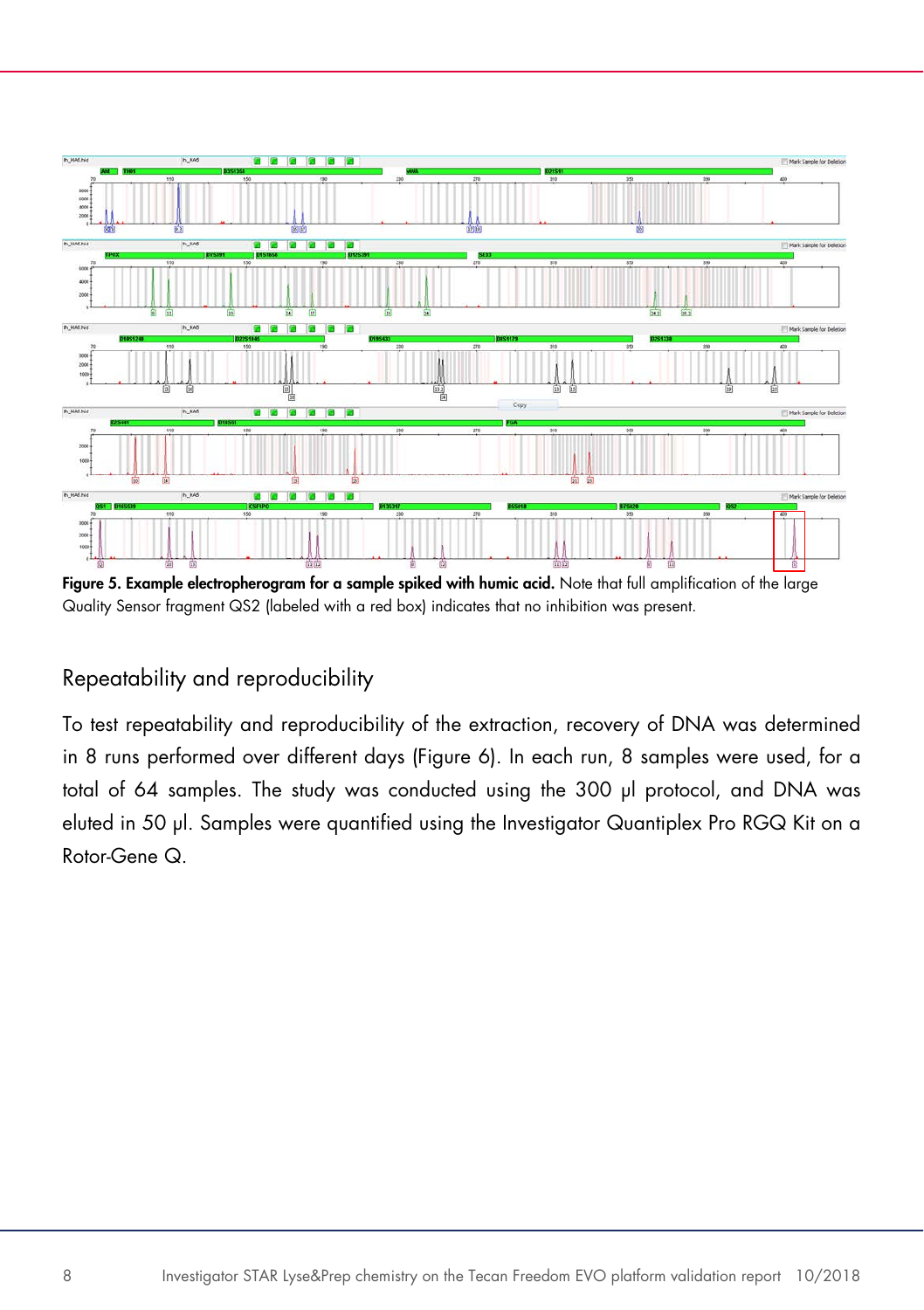

<span id="page-8-0"></span>Figure 6. Comparable repeatability and reproducibility. Results were comparable between and within groups, demonstrating reliability of the Investigator STAR Lyse&Prep chemistry to consistently provide high-quality eluates of DNA. Eight samples were processed in 8 replicates for a total of 64 samples.

Cross-contamination and plate homogeneity

A contamination and plate-homogeneity study was performed for the 300 μl protocol using neat saliva arranged in a checkerboard pattern with alternating negative extraction controls. The average concentration of neat saliva eluate was 4.7 ng/μl. Negative samples were amplified using the Investigator 24plex QS Kit with 15 μl as template. Analysis was repeated for samples showing spurious peaks above 50 RFU. No spurious peak was verified.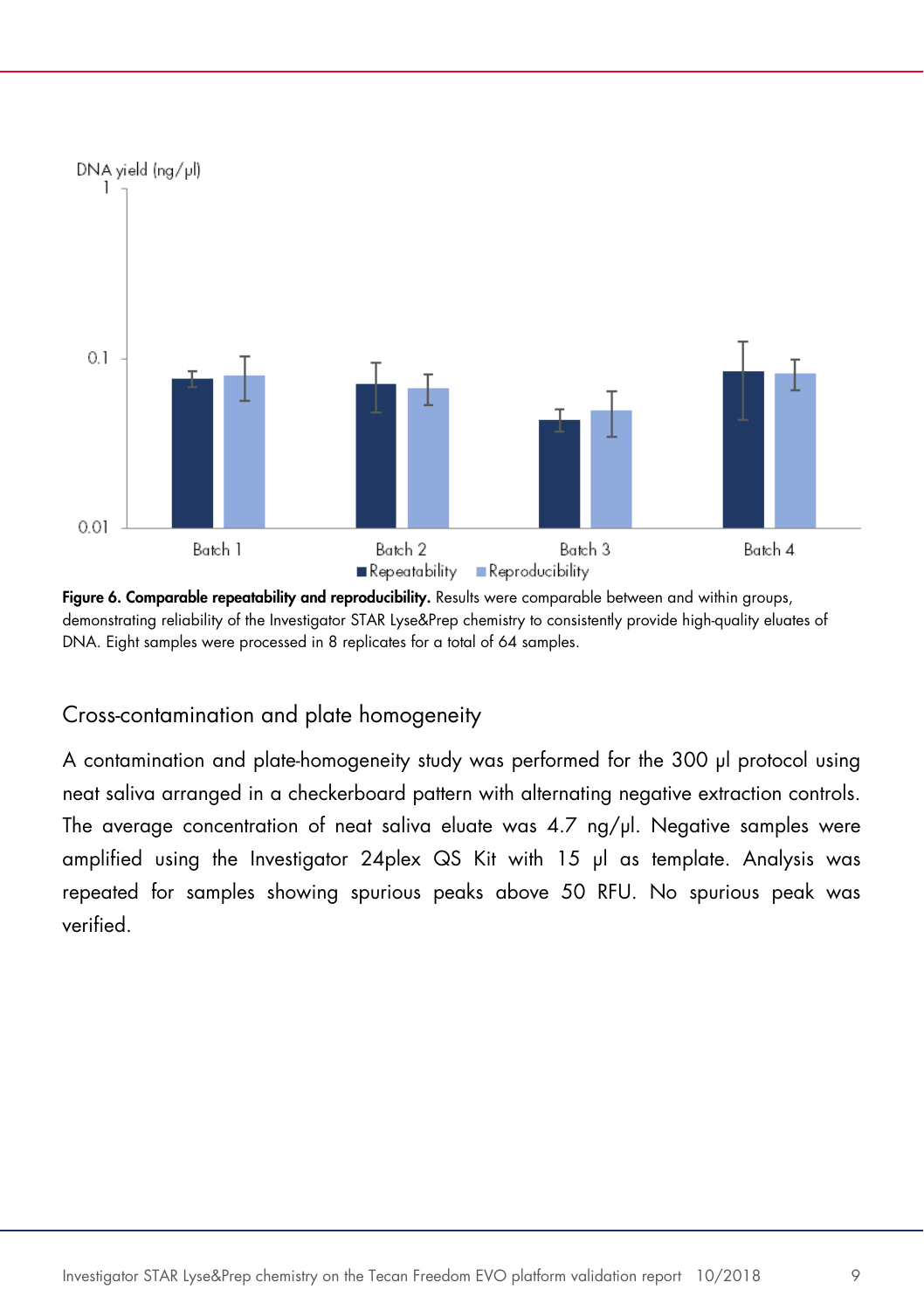

Figure 7. Example electropherogram for a negative sample. Note that there was no amplification of any allelic peaks throughout all colors while showing balanced amplification of both Quality Sensor fragments. These results indicate successful amplification.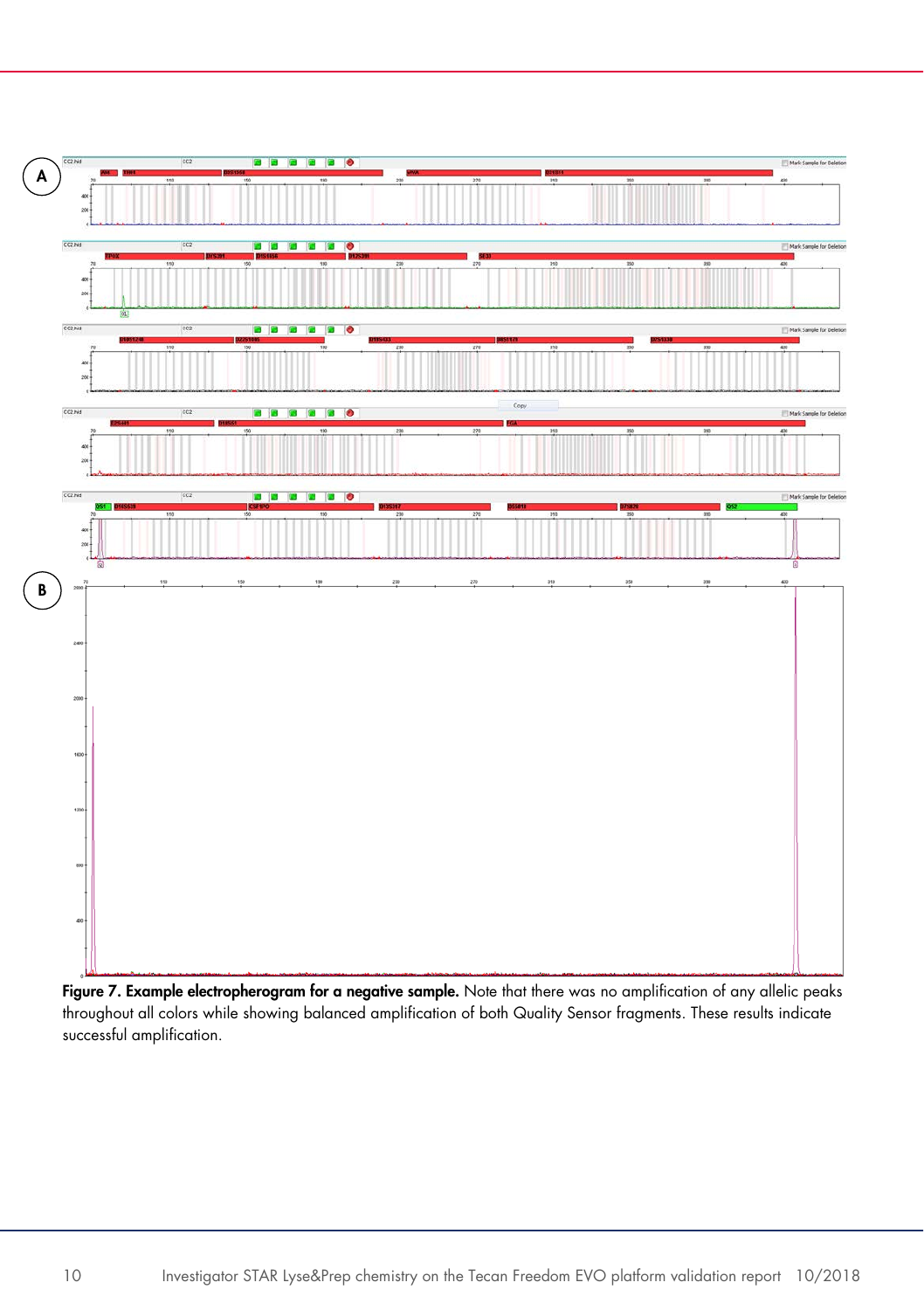

Figure 8. Plate homogeneity. Consistent DNA yields were obtained for each sample across the 96-well plate, indicating plate homogeneity and no bias for any particular position.



Figure 9. Plate homogeneity grouped by column. Consistent DNA yields were obtained for each column across the 96-well plate, indicating plate homogeneity and no bias for any particular position. Samples were grouped by column; each column was processed at the same time by the Tecan Freedom EVO platform's 8 pipetting channels.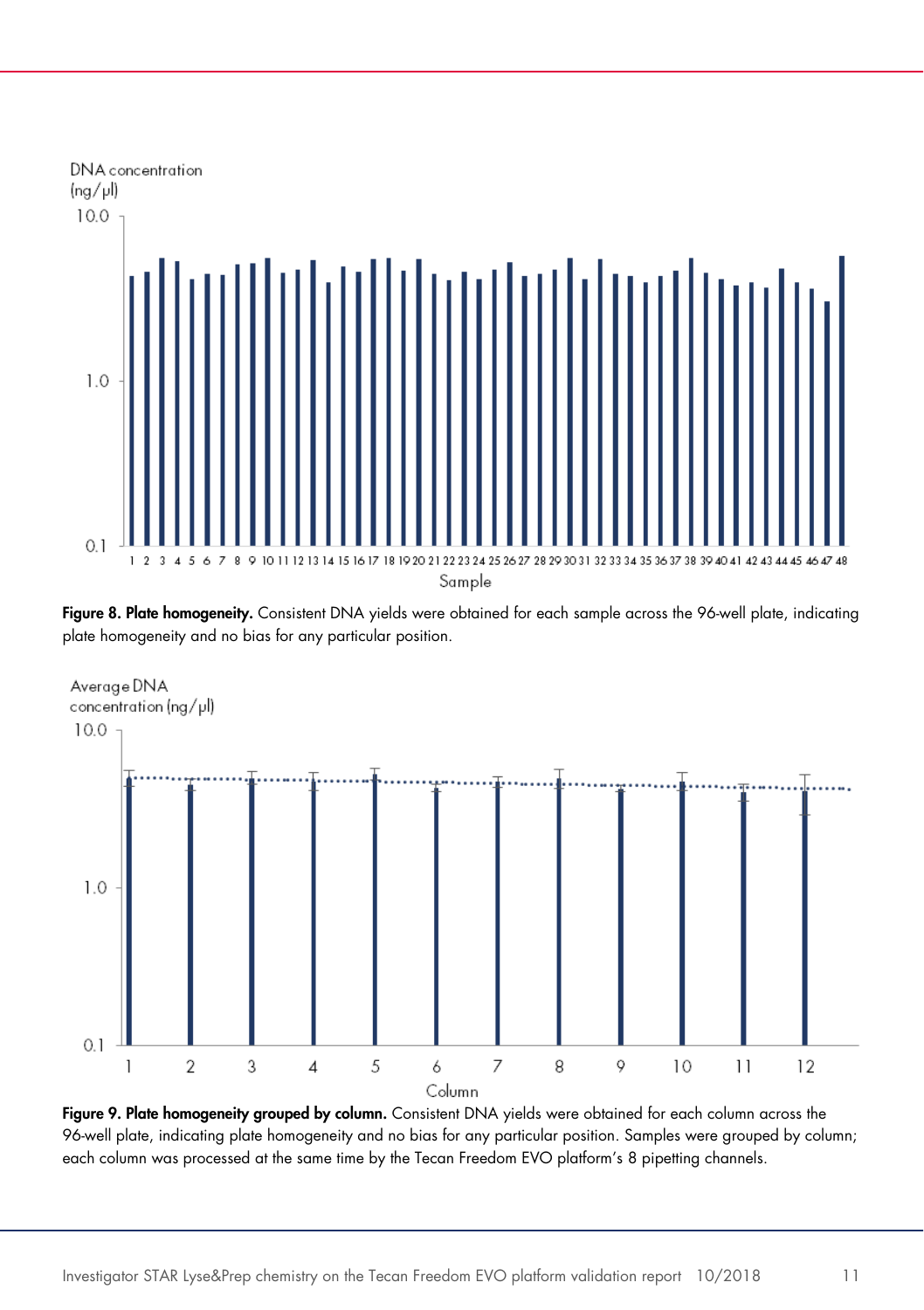#### Script verification

To that ensure that all protocols perform equivalently, a script verification study was performed using neat saliva for the 300 and 500 μl protocols with tubes or plates as the input or output plasticware. DNA was eluted in 50 μl. Samples were quantified using the Investigator Quantiplex Pro RGQ Kit on a Rotor-Gene Q.

The average concentration of neat saliva eluate was 3.25 ng/ul.



Figure 10. Script verification. Consistent DNA yields were obtained for each protocol. Samples were processed in 5 replicates for each script version.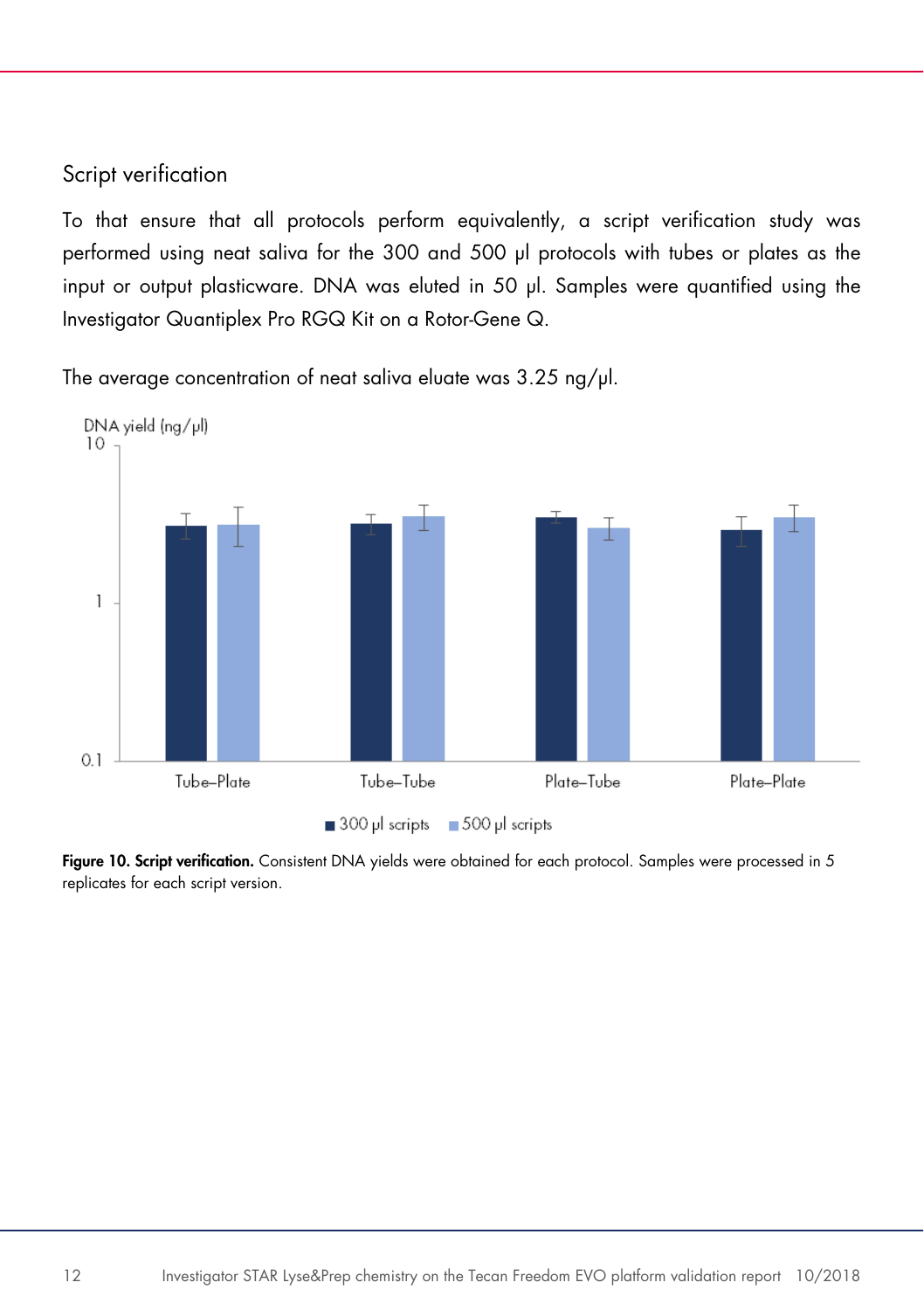# Ordering Information

| Product                     | Contents                                                               | Cat. no. |
|-----------------------------|------------------------------------------------------------------------|----------|
|                             | Investigator STAR Lyse&Prep For 400 preps of 300 µl each from casework | 931447   |
| Kit (400)                   | and reference samples: Buffer ATL, Buffer                              |          |
|                             | QSL3, Buffer QSW1, Buffer QSW2, Bead                                   |          |
|                             | Suspension G, Buffer ATE, Proteinase K,                                |          |
|                             | Carrier RNA, Q-Card, Handbook                                          |          |
| Investigator Quantiplex Pro | For use on QIAGEN RotorGene Q Real-Time                                | 387316   |
| <b>RGQ Kit (200)</b>        | Systems: Quantiplex Pro RGQ Reaction Mix,                              |          |
|                             | Quantiplex Pro RGQ Primer Mix, Male                                    |          |
|                             | Control DNA M1, QuantiTect Nucleic Acid                                |          |
|                             | Dilution Buffer                                                        |          |
| Rotor-Gene Q 6plex System   | Real-time PCR instrument with 6 channels                               | 9001660  |
|                             | (blue, green, yellow, orange, red, crimson),                           |          |
|                             | including laptop computer, software,                                   |          |
|                             | accessories: includes 1-year warranty on parts                         |          |
|                             | and labor, installation and training                                   |          |

For up-to-date licensing information and product-specific disclaimers, see the respective QIAGEN kit handbook or user manual. QIAGEN kit handbooks and user manuals are available at www.qiagen.com or can be requested from QIAGEN Technical Service or your local distributor.

Trademarks: QIAGEN®, Sample to Insight®, QIAsymphony®, Investigator®, Quantiplex®, Rotor-Gene® (QIAGEN Group); Applied Biosystems®, GeneAmp®, GeneMapper® (Life Technologies Corporation); Freedom EVO® (Tecan Group). Registered names, trademarks, etc. used in this document, even when not specifically<br>marked as such, are not to be considered unprotected by law.

HB-2597-001 © 2018 QIAGEN, all rights reserved.